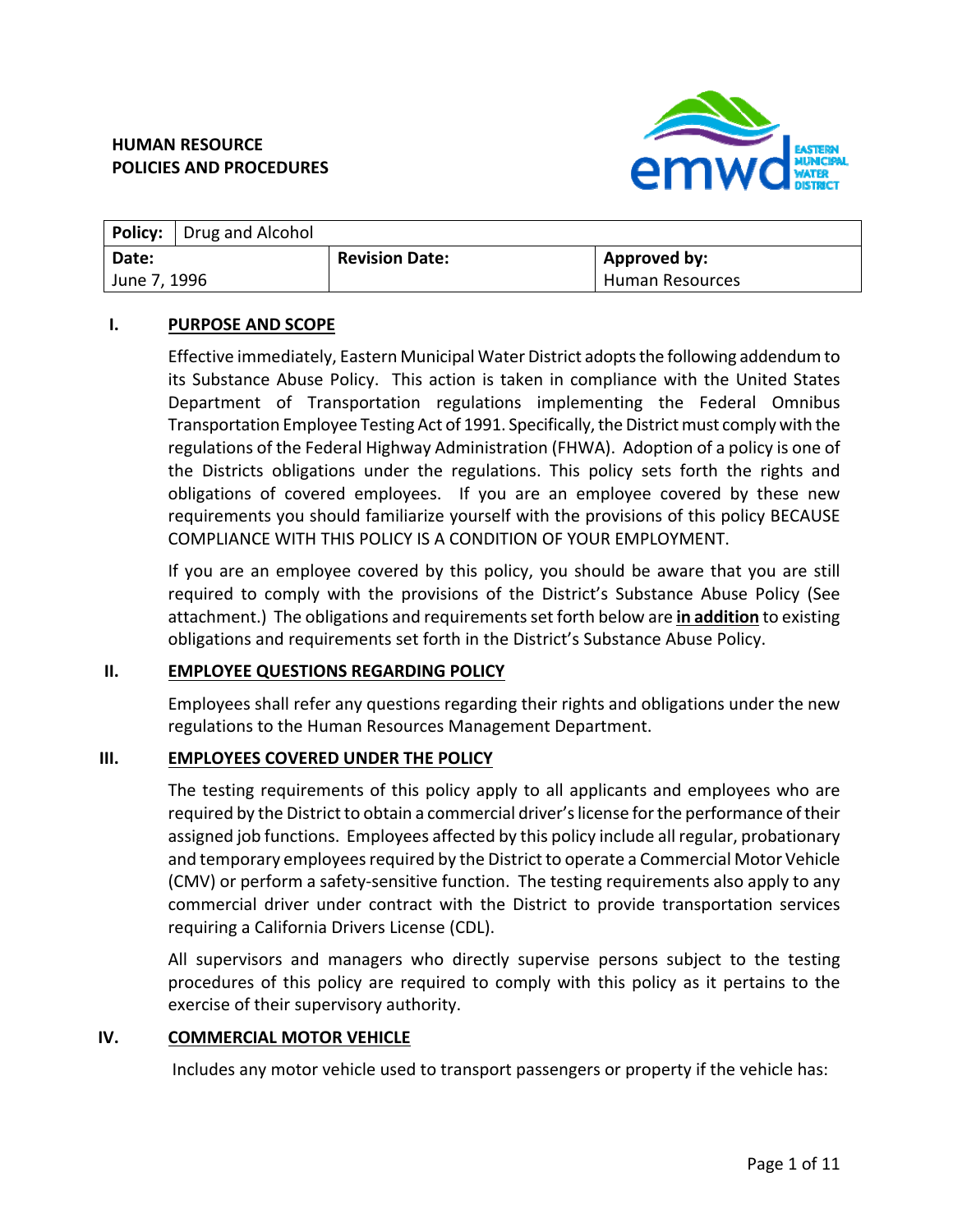- 1. A gross combination weight rating of 26,001 or more pounds, including a towed unit with a gross vehicle weight rating of more than 10,000 pounds; or
- 2. A gross vehicle weight rating of 26,001 or more pounds, or
- 3. Is designated to transport 16 or more passengers, including the driver; or
- 4. Is any size and is used to transport materialsthat are hazardousforthe purposes of the Hazardous Materials Transportation Act and that require the motor vehicle to be placarded under the Hazardous Materials Regulations.

# **V. DEFINITIONS**

- 1. Accident: Is an incident in which a person has died or is treated at a medical facility, or when there has been property damage resulting in the towing of a vehicle (either a District vehicle or another vehicle) away from the scene.
- 2. Alcohol: Means the intoxicating agent in beverage alcohol, ethyl alcohol or other low molecular weight alcohol including methyl and isopropyl alcohol.
- 3. Alcohol Concentration: Meansthe Alcohol in a volume of breath expressed in terms of grams of Alcohol per 210 liters of breath as indicated by an EBT (or evidential breath testing device).
- 4. DOT Agency**:** Means an agency (or operating administration@) ofthe United States Department of Transportation (DOT) administering regulations requiring alcohol and/or drug testing in accordance with 49 CFR Part 40.
- 5. Covered Employees: Means any person who operates a commercial motor vehicle requiring possession of a commercial drivers license.
- 6. EBT (or evidential breath testing device): Means EBT approved by the National Highway Transportation Safety Administration (NHTSA) for the evidential testing of breath and placed on the NHTSA's "Conforming Products List of Evidential Breath Measurement Devices" (CPL).
- 7. Employer: Means any person who owns or leases a commercial motor vehicle or assigns persons to operate such a vehicle. The term Employer includes an employer's agents, officers and representatives. As used herein, the term "Employer" specifically means the Eastern Municipal Water District.
- 8. FHWA: Means the Federal Highway Administration.
- 9. Illegal drugs: As used in this policy, refers to drugs specifically prohibited by the Department of Transportation, currently cocaine, PCP, amphetamines, marijuana and opiates.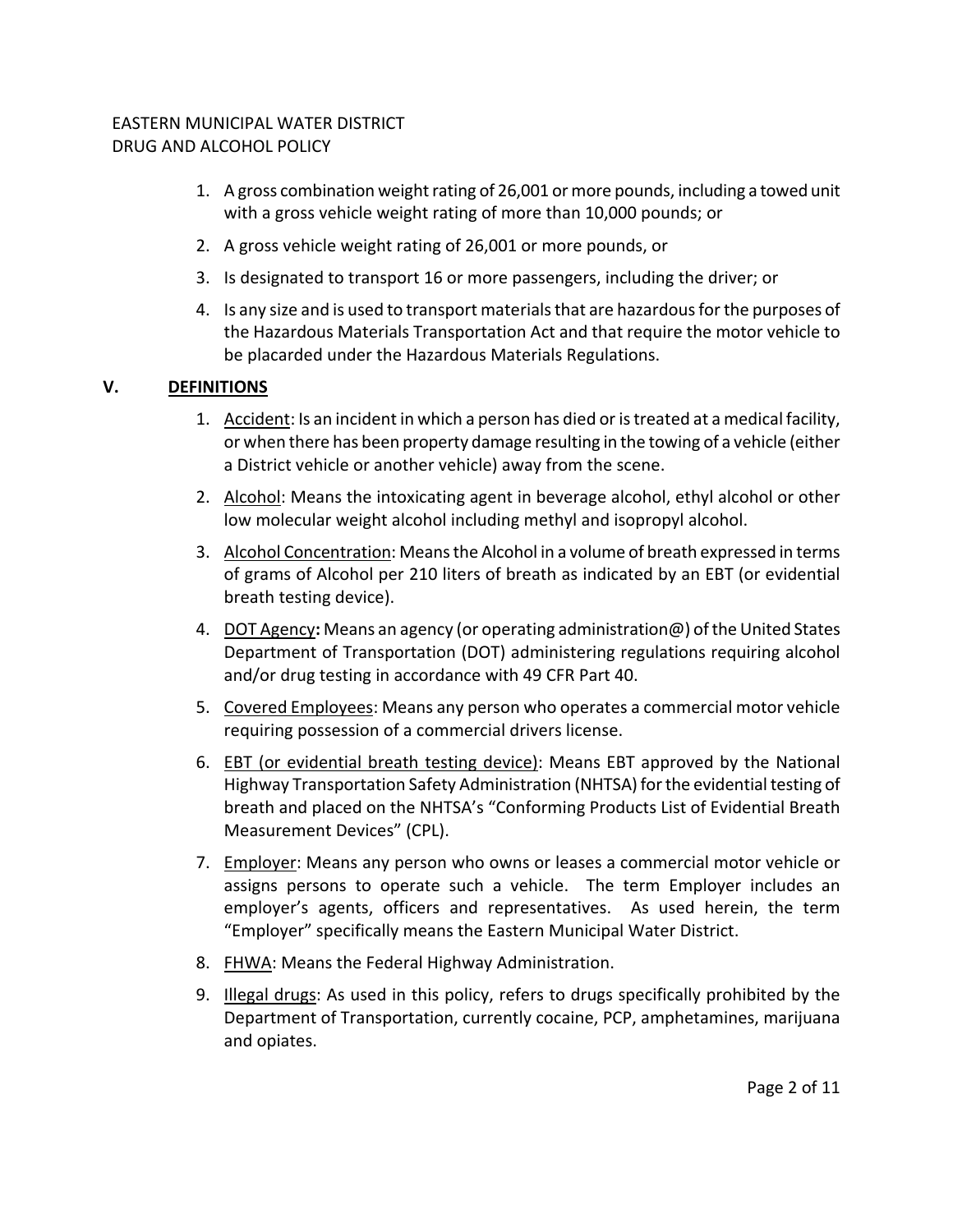- 10. Medical Review Officer (MRO): Means a licensed physician (medical doctor or doctor of osteopathy) responsible for receiving laboratory results generated by an Employer's drug testing program who has knowledge of substance abuse disorders and has appropriate medical training to interpret and evaluate an individual's confirmed positive test results together with his or her medical history and any other relevant biomedical information.
- 11. On‐Duty Time: Means all time from the time a covered employee beginsto work or is required to be in readiness to work until the time he/she is relieved from work and all responsibility for performing work.
- 12. Performing (a Safety-Sensitive Function): Means a covered employee is considered to be performing a safety-sensitive function during any period in which he or she is actually performing, ready to perform, or immediately available to perform any safety‐sensitive functions.
- 13. Refuse(al) To Submit (to an alcohol or controlled substances test): Means that a covered employee:
	- a. Failsto provide adequate breath for alcohol testing without a valid medical explanation after he or she has received notice of the requirements for breath testing in accordance with the provisions of this policy; or
	- b. Fails to provide adequate urine sample for controlled substances testing without a genuine inability to provide a specimen (as determined by a medical evaluation) after he orshe hasreceived notice of the requirements for urine testing in accordance with the provisions of this policy; or
	- c. Engages in conduct that clearly obstructs the testing process.
- 14. Safety‐Sensitive Function(s): Means any of those On‐Duty Time functions which include:
	- a. Alltime on any public property, waiting to be dispatched, unlessthe covered employee has been relieved from duty by the Employer; or
	- b. All time inspecting equipment or otherwise inspecting, servicing, or conditioning any commercial motor vehicle at any time; or
	- c. All time spent at the driving controls of a commercial motor vehicle in operation; or
	- d. All time, other than driving time, in or upon any commercial motor vehicle; or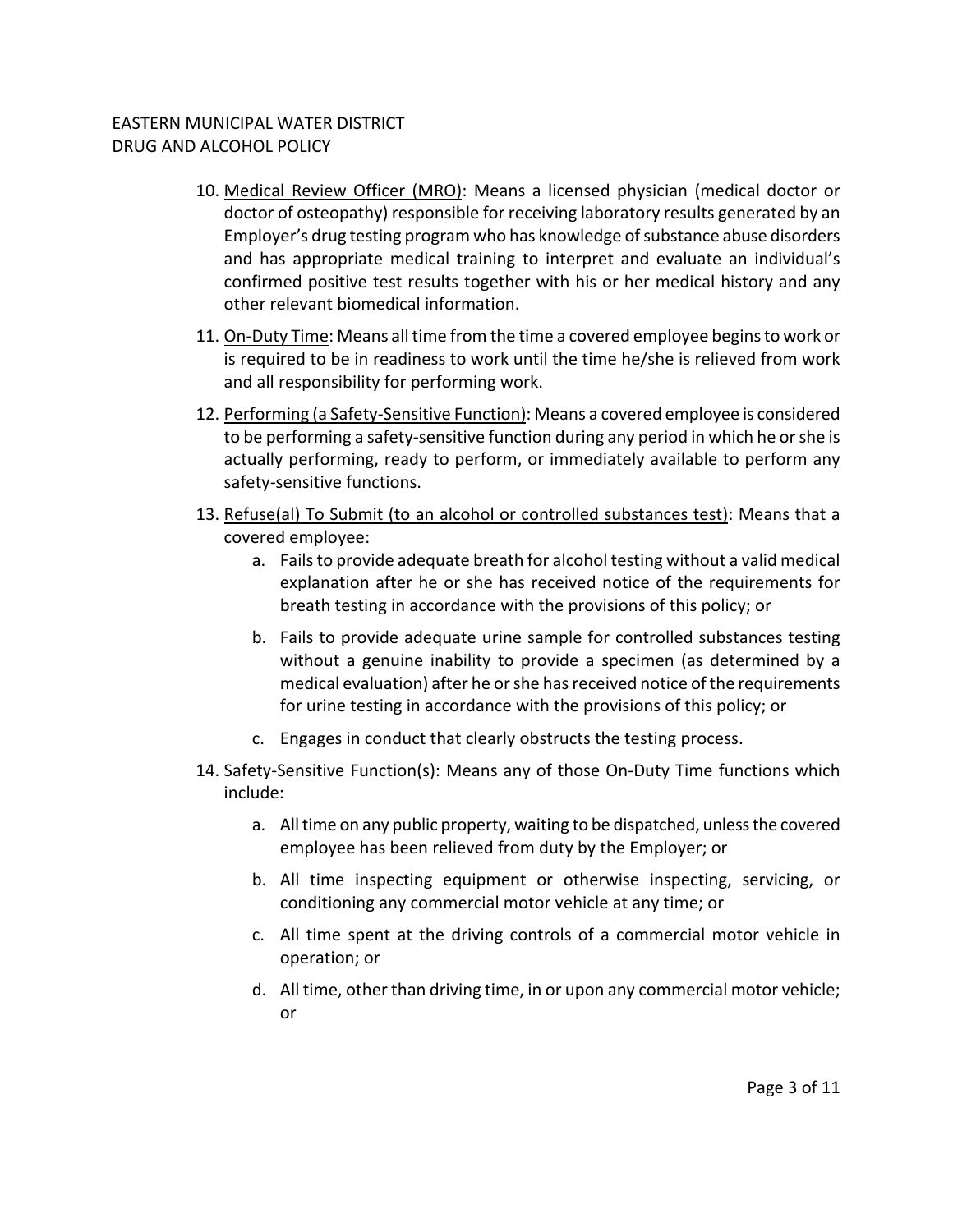- e. All time loading or unloading a vehicle, supervising, or assisting in the loading or unloading, attending a vehicle being loaded or unloaded, remaining in readiness to operate the vehicle, or in giving or receiving receipts for shipments loaded or unloaded; or
- f. All time spent performing the post accident requirements relating to accidents; or
- g. All time repairing, obtaining assistance, or remaining in attendance upon a disabled vehicle.
- 15. Substance Abuse Professional (SAP): Means a licensed physician (Medical Doctor or Doctor of Osteopathy), or a licensed or certified psychologist, social worker, employee assistance professional, or addiction counselor(certified by the National Association of Alcoholism and Drug Abuse Counselors Certification Commission) with knowledge of alcohol and controlled substances-related disorders.
- 16. Use of (Using) Alcohol: Means the consumption of any beverage, mixture, preparation, including any medication containing alcohol.

## **VI. EMPLOYER REQUIREMENTS AND NOTICES AND PROHIBITIONS**

- 1. Except as expressly provided in this Policy, nothing in this Policy shall be construed to affect the authority of the employer, or the rights of covered employees, with respect to the use or possession of alcohol, the use of controlled substances, including authority and rights with respect to testing and rehabilitation.
- 2. Before performing an alcohol or controlled substances test under this Policy, the Employer shall notify the employee that the alcohol or controlled substances test is required under this Policy.
- 3. If the Employer has actual knowledge that an employee has an alcohol concentration of 0.04 or greater, the Employer shall not permit the employee to perform or continue to perform safety‐sensitive functions.
- 4. If the Employer has actual knowledge that an employee is using alcohol while performing safety-sensitive functions, the Employer shall not permit the employee to perform or continue to perform safety‐sensitive functions.
- 5. Ifthe Employer has actual knowledge that an employee has used alcohol within four (4) hours of performing a safety‐sensitive function,the Employershall not permit an employee to perform or continue to perform safety‐sensitive functions.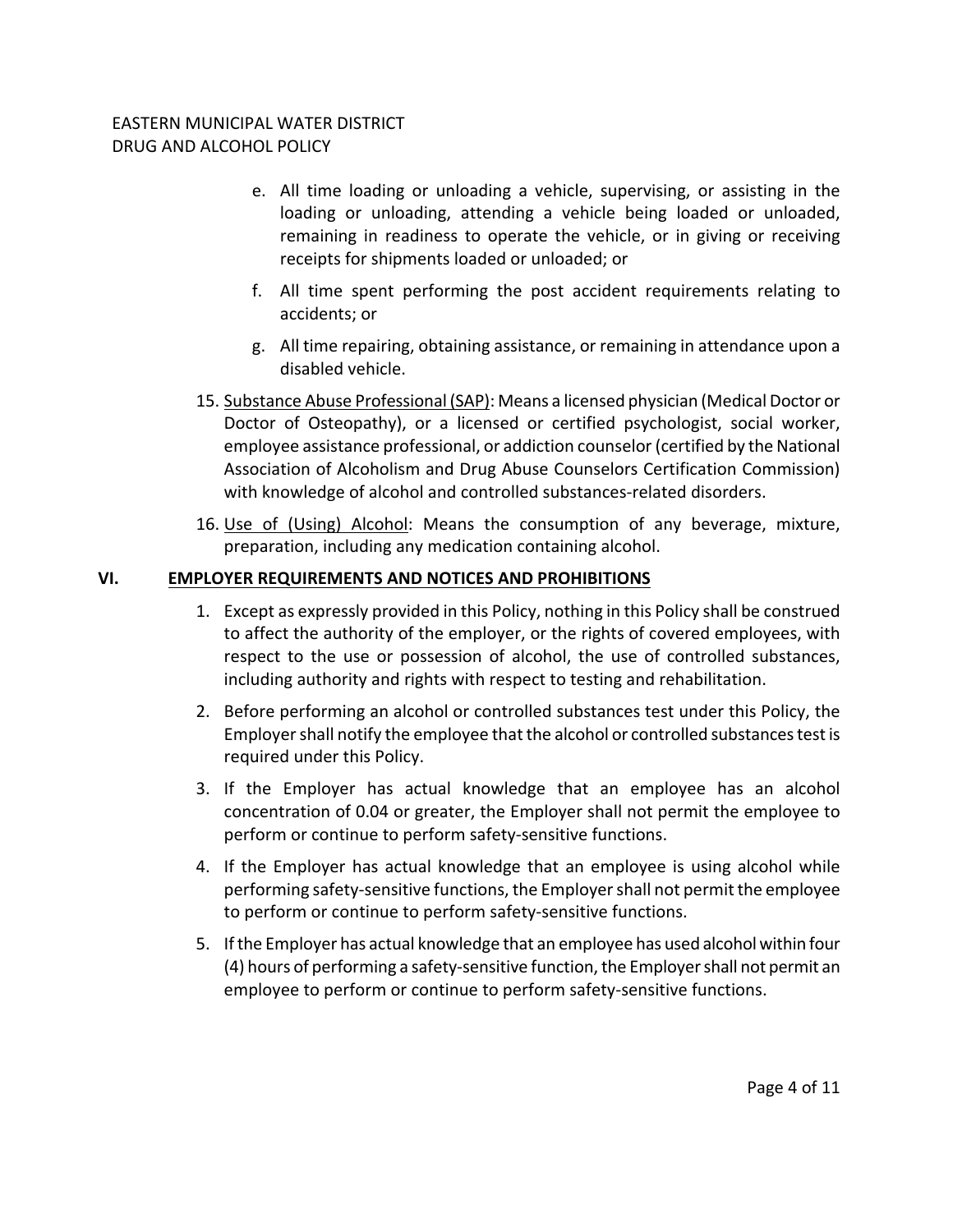- 6. The Employer shall not permit an employee who refuses to submit to a post‐ accident, random, reasonable suspicion or follow‐up alcohol or controlled substances test to perform or continue to perform safety-sensitive functions.
- 7. If the Employer has actual knowledge that an employee has used a controlled substance, the Employer shall not permit the employee to perform or continue to perform safety‐sensitive functions.
- 8. If the Employer has actual knowledge that an employee has tested positive for controlled substances, the Employer shall not permit the employee to perform or continue to perform safety‐sensitive functions.
- 9. The Employer shall not permit any employee to perform safety-sensitive functions, including driving a commercial motor vehicle, if the Employer has determined that the employee has engaged in any "Prohibited Conduct".
- 10. The Employer shall not permit an employee who has engaged in any "Prohibited Conduct" of this Policy to perform safety‐sensitive functions", including driving a commercial motor vehicle, unless the employee has met the requirements of 382.605 (referral, evaluation and treatment by a Substance Abuse Professional).

## **VII. PROHIBITED CONDUCT**

The following conduct is prohibited and will be subject to discipline, up to and including termination:

- 1. Reporting for duty or remaining on duty requiring the performance of safety‐ sensitive functions while having an alcohol concentration of 0.04 or greater.
- 2. Using alcohol while performing safety-sensitive functions as defined in Section II.
- 3. Performing a safety-sensitive function within four (4) hours after using alcohol.
- 4. Reporting for duty or remaining on duty requiring the performance of safety‐ sensitive functions when using any controlled substance, except when the use is pursuant to the instructions of a physician who has advised the employee that the substance does not adversely affect the employee's ability to safely operate a commercial motor vehicle. *It will be the responsibility ofthe covered employee to notify theirsupervisor before performing any safety‐sensitive function if they are on any medication prescribed by their physician.*
- 5. Reporting for duty, remaining on duty or performing a safety-sensitive function, if the employee tests positive for controlled substances.
- 6. Refusing to submit to any alcohol or controlled substances test required by this Policy. A covered employee who refusesto submit to a required drug/alcohol test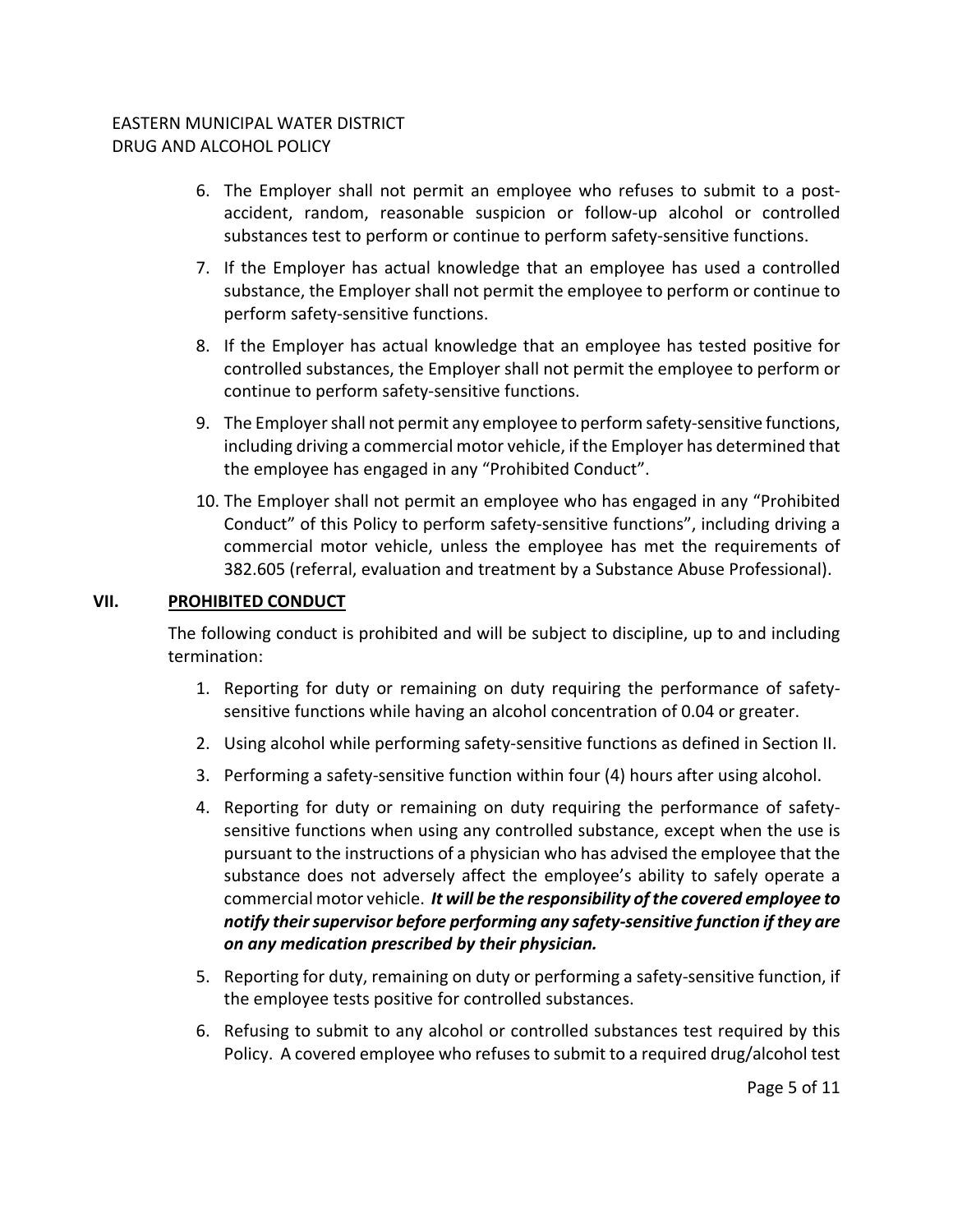will be treated in the same manner as an employee who tested 0.04 or greater on an alcohol test or tested positively on a controlled substances test.

**A refusal to submit to an alcohol or controlled substance test required by this Policy includes, but is not limited to:**

- a. A refusal to provide a urine sample for a drug test;
- b. An inability to provide a urine sample without a valid medical explanation;
- c. A refusal to complete and sign the breath alcoholtesting form, or otherwise to cooperate with the testing process in a way that prevents the completion of the test;
- d. An inability to provide breath or to provide an adequate amount of breath without a valid medical explanation;
- e. Tampering with or attempting to adulterate the urine specimen or collection procedure;
- f. Not reporting to the collection site in the time allotted by the supervisor or manager who directs the employee to be tested;
- g. Leaving the scene of an accident without a valid reason prior to authorization from a supervisor or manager who shallmake a determination whether to send the employee for a PST-accident drug and/or alcohol test;
- h. Consuming alcohol during the eight hours immediately following an accident, unless the employee has been informed that his/her actions have been discounted as a contributing factor, or if the employee has been tested.

#### **VIII. CONSEQUENCES OF ENGAGING IN PROHIBITED CONDUCT**

- 1. Covered employees shall submit to testing required by this policy and the Department of Transportation Regulations. Refusal by the employee to submit to testing will constitute a positive test.
- 2. Covered employees who test positive for illegal drugs or refuse to submit to a test required under this policy shall be removed from performing a safety‐sensitive function, and will be subject to disciplinary action up to and including termination of District employment.
- 3. A positive result from a drug or alcohol test will be subject to disciplinary action, up to and including termination.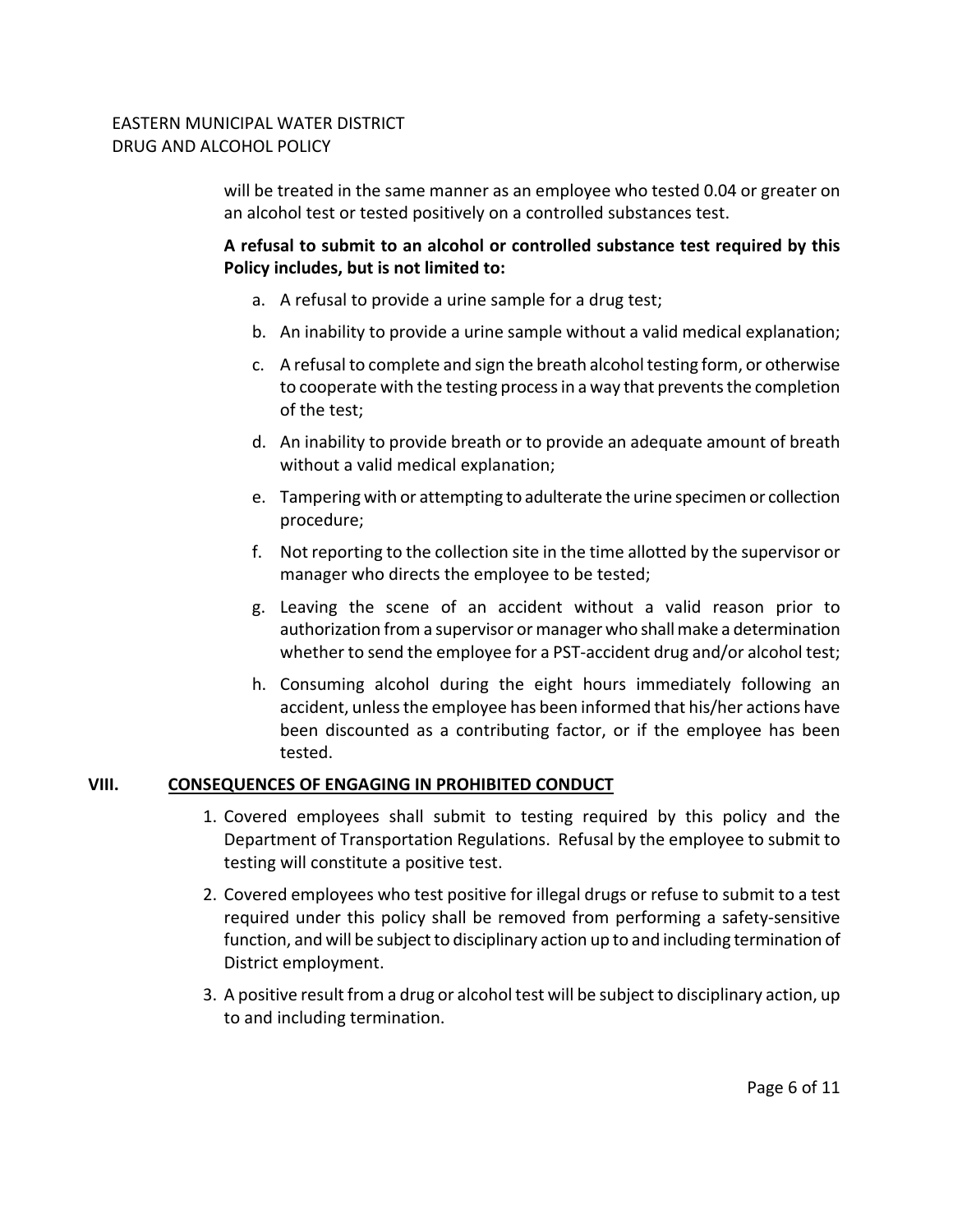**This District maintains a "zero tolerance" substance abuse policy. Employeesfound to be underthe influence of alcohol orillegal drugs are subjectto discharge. If a covered employee is not terminated, the employee:**

- 1. Must be removed from performing any safety‐sensitive function;
- 2. Must submit to an examination by a substance abuse professional. Upon a determination by the substance abuse professional, the employee may be required to undergo treatment to cure his/her alcohol or drug abuse. The District is not required to pay for this treatment;
- 3. May not be returned to his/her former safety‐sensitive position until the employee submits to a return‐to‐duty controlled substance and or alcohol test (depending on which test the employee failed) which indicates an alcohol concentration level of less than 0.02 or a negative result on a controlled substance test;
- 4. Will be required to submit to at least six unannounced follow‐up testing after he/she has been returned to his/her safety‐sensitive position. See Section VIII (5).

# **IX. CONSEQUENCES FOR EMPLOYEES FOUNDTOHAVEALCOHOL CONCENTRATIONLEVELSOF 0.02 OR GREATER BUT LESS THAN 0.04**

Covered employees who have a test result showing an alcohol concentration of .02 or greater but less than .04 shall be removed from performing a safety-sensitive function until the start of the employee's next regularly scheduled duty period, but not less than 24 hours following administration of the test.

Such an employee may be subject to disciplinary action up to and including termination of District employment. Except as just stated, the Employer shall not take any action against a covered employee based solely on test results showing an alcohol concentration less than 0.04 under this policy. This does not prohibit the employer, as stated in CFR49 Part 382 from taking action otherwise consistent with other policies the employer may have in effect.

# **X. CIRCUMSTANCE UNDER WHICH DRUG AND ALCOHOL TESTING WILL BE IMPOSED ON COVERED EMPLOYEES:**

1. Pre‐Employment Testing*:*

All applicants for classifications which are covered by the DOT regulations (see Section II) as well as all employees who transfer from classifications which are not covered to classifications which are covered will be required to submit to pre‐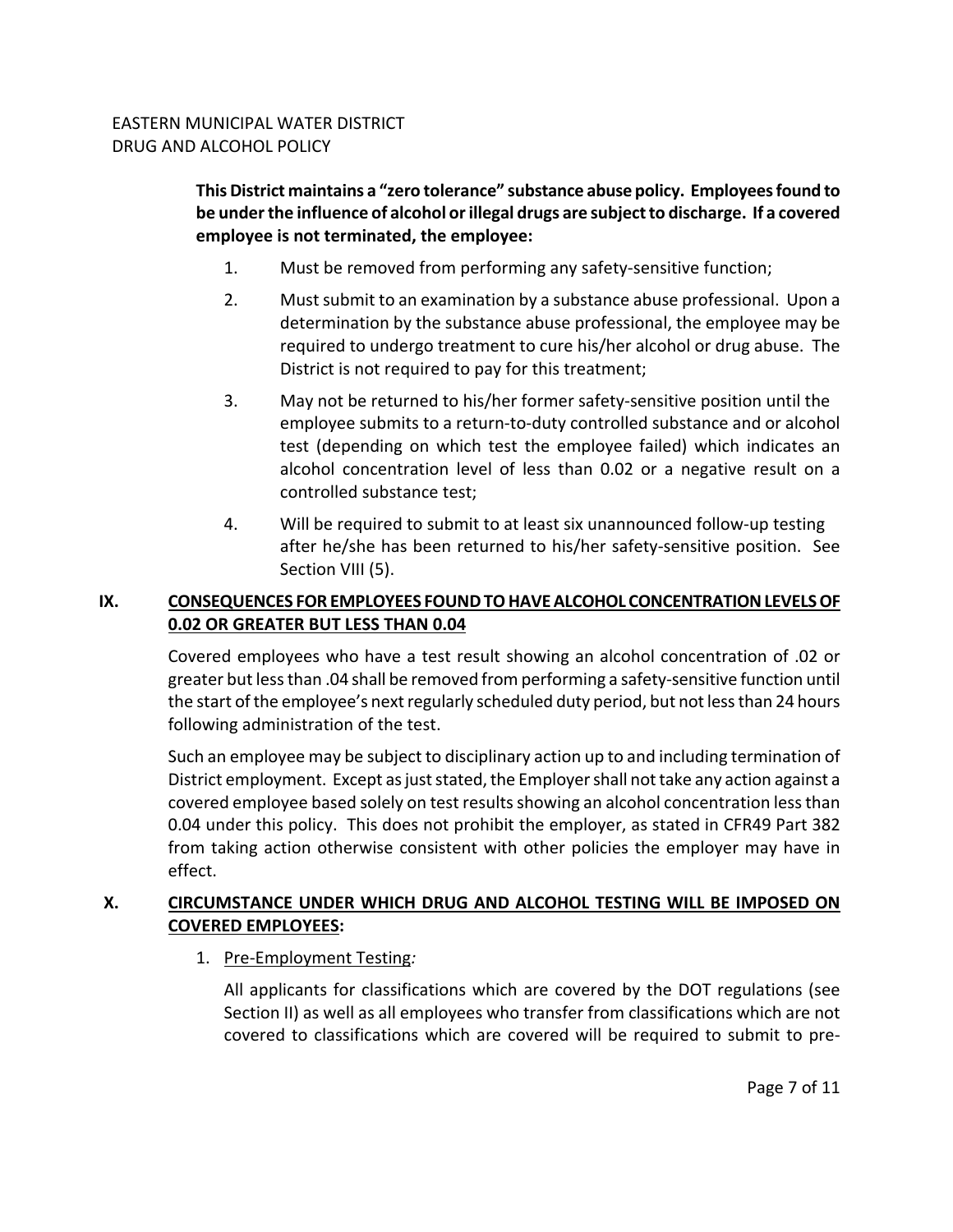employment/pre-duty drug testing. Applicants will not be assigned to a safetysensitive position if they do not pass the tests.

2. Post‐Accident Testing:

Post-Accident drug and alcohol testing will be conducted on employees following an accident involving a commercial motor vehicle in the following situations:

- a. Covered employees who were performing safety sensitive functions with respect to the vehicle involved in an accident, if the accident involves the loss of life; or
- b. Covered employees receive a citation for a moving traffic violation arising from the accident.
- c. If individuals are injured and require medical treatment, or the vehicle is damaged extensively requiring a tow, drug and alcohol testing can only be conducted if a citation is issued.
- d. Post-Accident alcohol tests shall be administered within two hours following an accident and no test may be administered after eight hours. Postaccident drug tests must be administered within 32 hours following the accident, and may not be administered after this time period. If testing is not done the supervisor or management employee must provide written documentation as to why the test was not promptly conducted.

## 3. Random Testing:

Covered employees will be subject to random alcohol and drug testing as follows: A random alcohol test will only be administered:

- a. Just prior to the employee performing a safety‐sensitive function (i.e., driving).
- b. While the employee is performing a safety-sensitive function, or;
- c. Just after the employee has stopped performing a safety-sensitive function. The District will subject at least 25% of the total number of covered employees to random alcohol testing per year.

A random drug test will be administered to at least 50% of the total number of covered employees per year. Some employees may be tested more than once in a year, while others are not tested at all depending on the random selection.

4. Reasonable Suspicion Testing: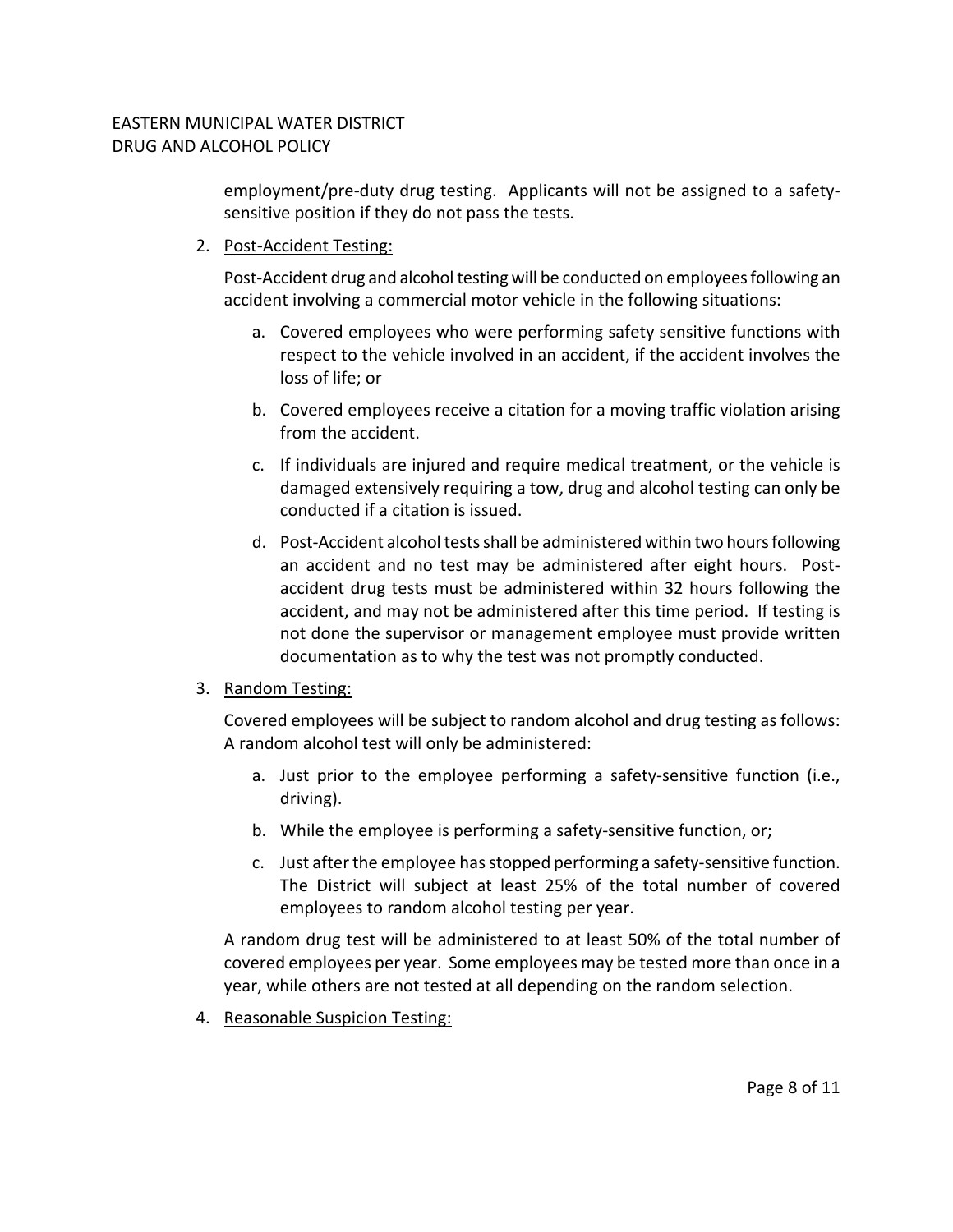Covered employees are also required to submit to an alcohol or drug test when a trained supervisor has reasonable suspicion to believe the employee is under the influence of alcohol or controlled substances. The observation must be based on short‐term indicators, such as blurry eyes, slurring, or alcohol on the breath. The supervisor may not rely on long-term signs, such as absenteeism or tardiness, to support the need for a reasonable suspicion test.

The reasonable suspicion alcohol test will be administered within two hours of the observation. If not, the supervisor must provide written documentation asto why the test was not promptly conducted. No test may be administered after eight hours following the observation.

To ensure that supervisors are trained to make reasonable suspicion determination, supervisors vested with the authority to demand a reasonable suspicion drug and alcohol test will attend at least one hour of training on alcohol misuse and at least one hour of training on controlled substance use. The training will cover the physical, behavioral,speech, and performance indicators of probable alcoholmisuse and use of controlled substances.

5. Return To Duty/Follow‐up Testing:

A covered employee who has violated any of the prohibitions of this policy (see Section III) must submit to a return to duty test before he/she may be returned to his/her position. The testresult must indicate an alcohol concentration of lessthan 0.02 or a verified negative result on a controlled substance test. In addition, because studies have shown that the relapse rate is highest during the first year of recovery, the employee will be subject to at least six unannounced drug and/or alcohol tests during the 12 months following the violation and while assigned to a safety‐sensitive position.

#### **XI. COSTS OF TESTING**

The District will pay for all tests except for follow-up testing beyond the first 12 months the employee has returned to work following a positive test, and for testing of split urine samples which test positive for drugs. Cost for testing not paid by the District will be paid by the employee.

## **XII. TRAINING OF EMPLOYEES AND SUPERVISORS**

All employees covered by this policy at the time of adoption and all employees who are hired, promoted, demoted or transferred into a covered position shall receive a copy of this policy and supporting documents and participate in a training program regarding this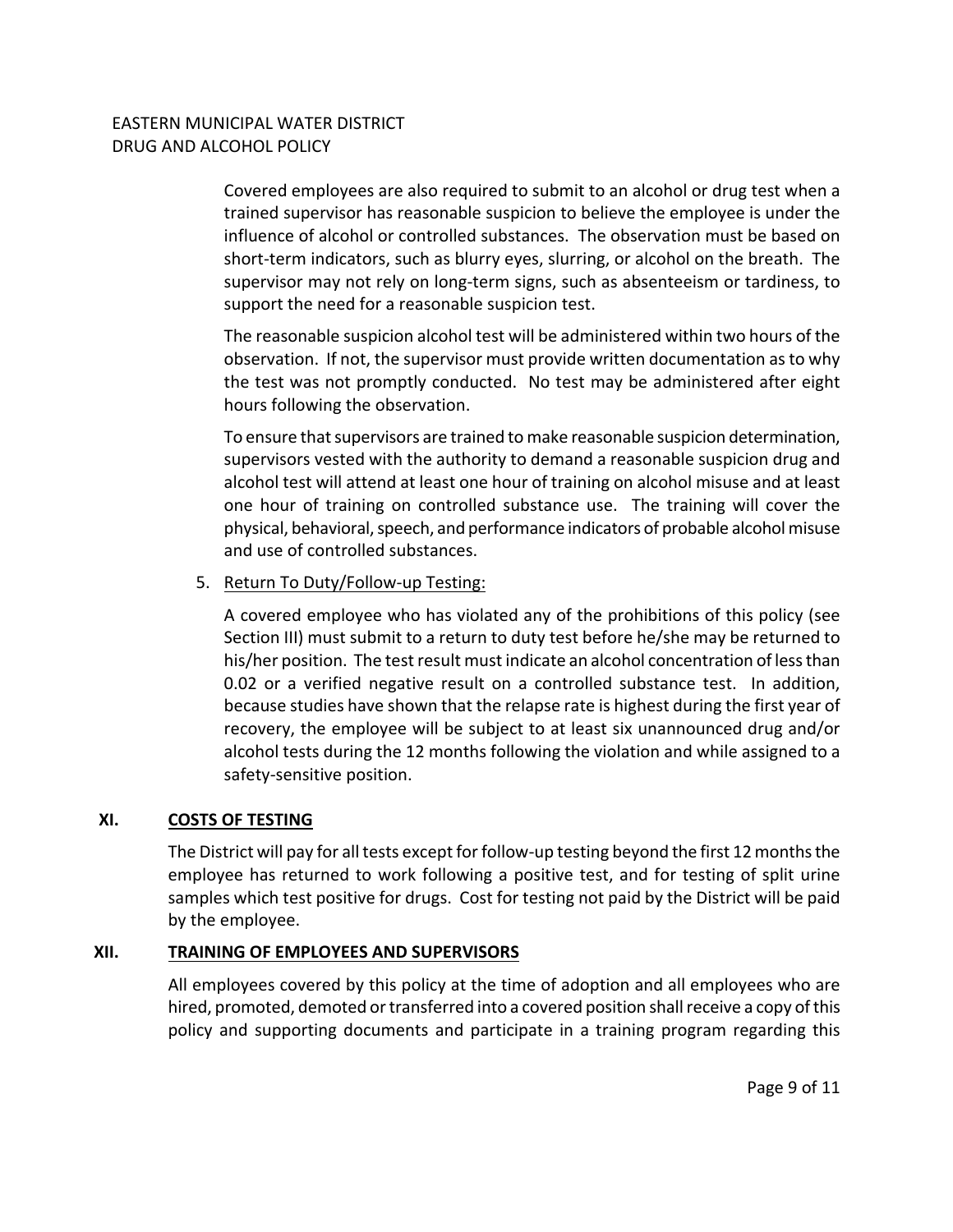policy, which includes information on testing procedures and the consequences of the use of illegal drugs and the misuse of alcohol.

Each employee shall, upon receipt of the policy, related documents and training, sign a statement certifying receipt of the materials and training. This receipt will be kept in the employees personnel file.

The requirements of this policy differ from the standards in the District's "Substance Abuse" Policy. The District may take action against an employee covered by this policy for an event which is a violation of the "Substance Abuse" Policy but not of this policy.

Supervisors will receive at least one hour of training on alcohol misuse and at least one hour of training on controlled substances use. The training will cover the physical, behavioral, speech and performance indicators of probable alcohol misuse and use of controlled substances.

# **XIII. TESTING PROCEDURES**

Sample Collection and Testing shall be conducted in a manner to assure confidentiality, a high degree of accuracy and reliability and using techniques, equipment, and laboratory facilities which have been approved by the U.S. Department of Health and Human Services (DHHS). Allsample collection and testing will be conducted consistent with the procedures put forth in 49 CFR Part 40 of the DOT regulations.

The drugs that will be tested for include marijuana, cocaine, opiates, amphetamines, and phencyclidine. An initial drug screen will be conducted on each specimen. For those specimensthat are not negative, a confirmatory gas Chromatography/Mass Spectrometry (CG/MS) test will be performed. The test will be considered positive ifthe amounts present are above the minimum thresholds established in 49 CFR Part 40 of the DOT regulations.

Tests for alcohol concentration will be conducted utilizing a National Highway Transportation Safety Administration (NHTSA) approved evidential breath testing (EBT) device operated by a trained breath alcohol technician (BAT). If the initial test indicates alcohol concentration of 0.02 or greater, a second test will be performed to confirm the results of the initial test.

## **AUTHORIZED SIGNATURE ON FILE**